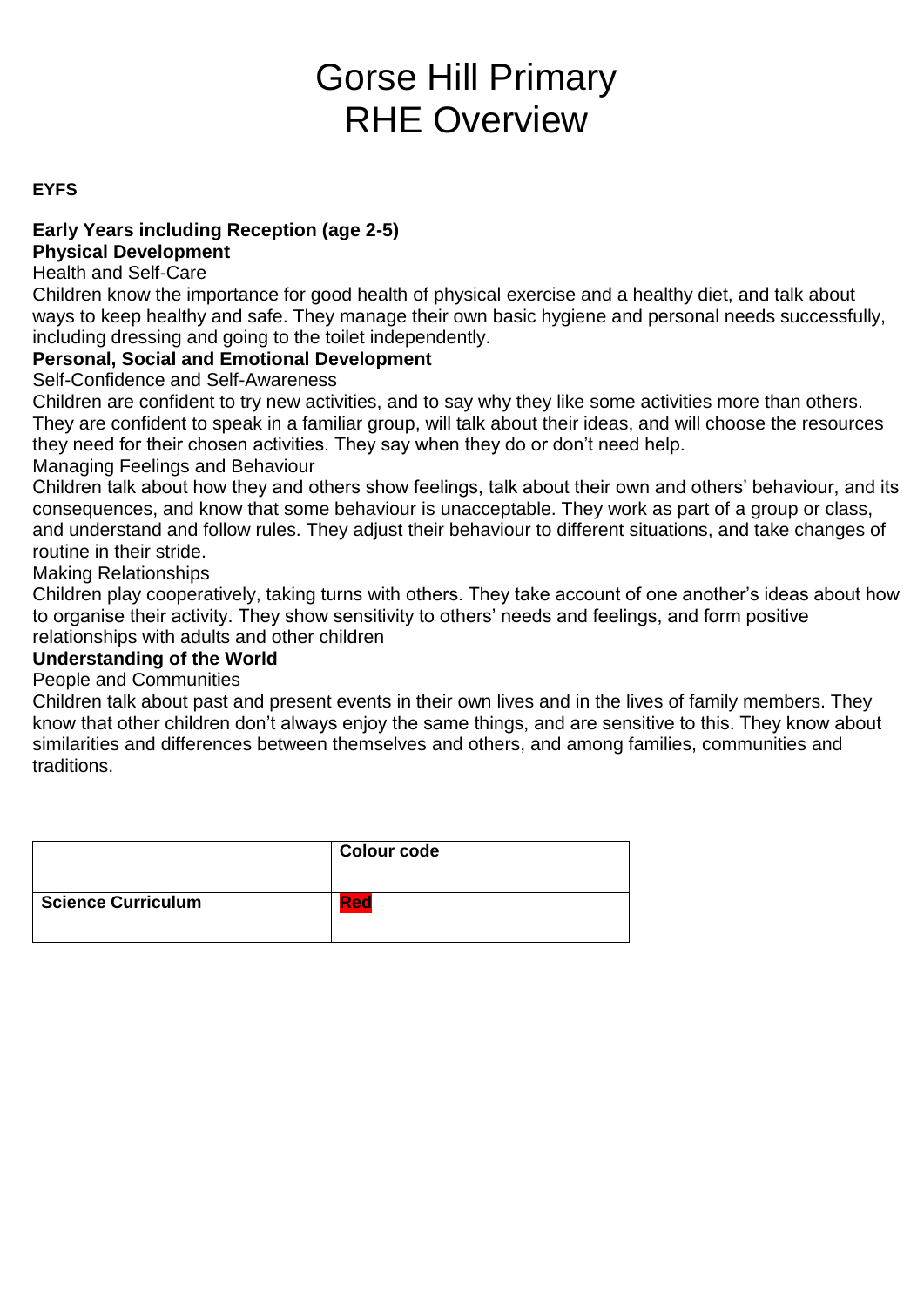| Year |  |
|------|--|
|------|--|

| Unit and<br><b>Lesson Title</b>                 | <b>Objectives Covered</b>                                                                                                                                                                                                                                                                                                                                           | <b>Learning Challenge</b><br>Questions                                                                                         |
|-------------------------------------------------|---------------------------------------------------------------------------------------------------------------------------------------------------------------------------------------------------------------------------------------------------------------------------------------------------------------------------------------------------------------------|--------------------------------------------------------------------------------------------------------------------------------|
| TEAM –<br>Together<br>Everyone<br>Achieves More | To know that they belong to different groups and<br>communities such as family and school. To identify their<br>special people (family, friends, carers), what makes them<br>special and how special people should care for one another.                                                                                                                            | What does it mean to be part <br>lof a team?<br>What teams are we a part<br>lof?                                               |
| <b>TEAM</b><br>- Listening                      | To listen to other people and play and work cooperatively<br>(including strategies to resolve simple arguments through<br>negotiation). To share their opinions on things that matter<br>to them and explain their views through discussions with<br>one other person and the whole class.                                                                          | Why is it important to listen<br>to other people?<br>How can we be good<br>listeners?                                          |
| TEAM-<br>Being Kind                             | To recognise what is fair and unfair, kind and unkind,<br>what is right and wrong. To offer constructive support and<br>feedback to others.                                                                                                                                                                                                                         | Why is it important to be<br>kind to our team members?<br>How can we be kind and<br>make people feel good<br>about themselves? |
| ITEAM –<br>Bullying and<br>Teasing              | To recognise when people are being unkind either to them<br>or others, how to respond, who to tell and what to say.<br>To recognise different types of teasing and bullying, to<br>understand that these are wrong and unacceptable. To<br>develop strategies to resist teasing or bullying, if they<br>experience or witness it, who to go to and how to get help. | What kinds of unkind<br>behaviour are there?<br>What can we do if we see<br>teasing or bullying or if it<br>happens to us?     |
| TEAM –<br><b>Brilliant Brains</b>               | To think about themselves, to learn from their experiences,<br>to recognise and celebrate their strengths and set simple<br>but challenging goals. To recognise what they like and<br>dislike, how to make real, informed choices that improve<br>their physical and emotional health, to recognise that<br>choices can have good and not so good consequences.     | How can we be positive<br>learners?<br>What can we do if we find<br>something difficult?                                       |
| TEAM –<br>Making<br><b>Good Choices</b>         | To recognise what they like and dislike, how to make real,<br>informed choices that improve their physical and emotional<br>health, to recognise that choices can have good and not so<br>good consequences. To recognise that their behaviour can<br>affect other people.                                                                                          | What choices can we make<br>about our behaviour?<br>How might our choices<br>affect the members<br>of our team?                |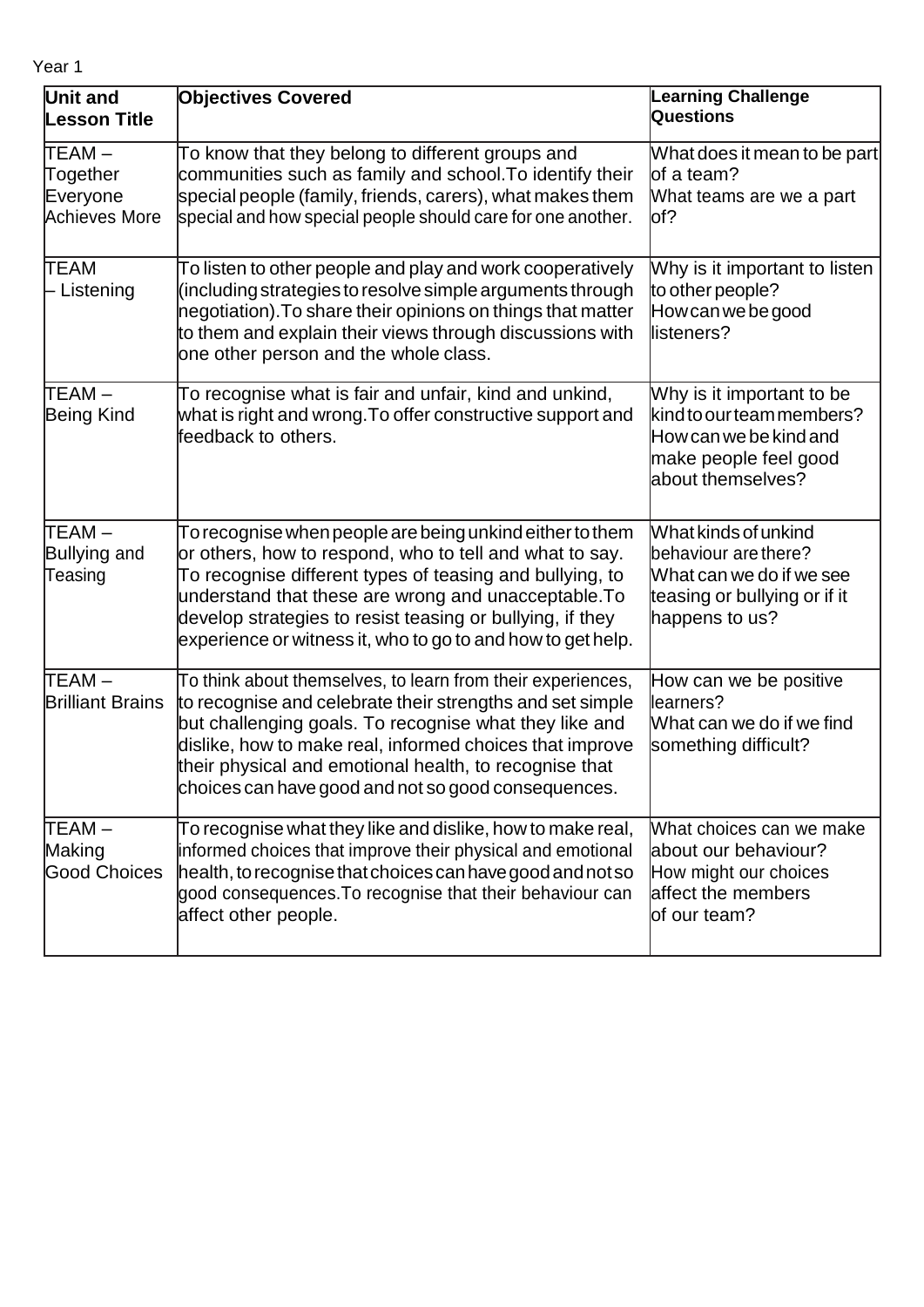| <b>Unit and Lesson Title</b>            | <b>Objectives Covered</b>                                                                                                                                                                                                                                                                                                                                             | <b>Learning Challenge</b><br>Questions                                                                                 |
|-----------------------------------------|-----------------------------------------------------------------------------------------------------------------------------------------------------------------------------------------------------------------------------------------------------------------------------------------------------------------------------------------------------------------------|------------------------------------------------------------------------------------------------------------------------|
| Me                                      | Be Yourself - Marvellous To think about themselves, to learn from their<br>experiences, to recognise and celebrate their<br>strengths and set simple but challenging goals.<br>To identify ways in which they are all unique;<br>understand that there has never been and will<br>never be another 'them'.                                                            | What makes us special?<br>Why is it important to be kind<br>to ourselves?                                              |
| Be Yourself - Feelings                  | To know about good and not so good feelings, a What are our different<br>vocabulary to describe their feelings to others<br>and to develop simple strategies for managing<br>feelings.<br>To think about themselves, to learn from their<br>experiences, to recognise and celebrate their<br>strengths and set simple but challenging goals.                          | feelings called?<br>How can we describe them?                                                                          |
| Be Yourself - Things I<br>Like          | To recognise what they like and dislike, how to<br>make real, informed choices that improve their<br>physical and emotional health, to recognise<br>that choices can have good and not so good<br>consequences.<br>To identify ways in which they are all unique;<br>understand that there has never been and will<br>never be another 'them'.                        | When do we feel happy?<br>What other good feelings do<br>vou feel?                                                     |
| Be Yourself -<br>Uncomfortable Feelings | To communicate their feelings to others, to<br>recognise how others show feelings and how<br>to respond.<br>To share their opinions on things that matter to<br>them and explain their views through discussions<br>with one other person and the whole class.                                                                                                        | What things make us feel<br>unhappy or cross?<br>What can we do when we<br>have uncomfortable feelings?                |
| Be Yourself – Changes                   | To know about change and loss and the<br>associated feelings (including moving home,<br>losing toys, pets or friends).<br>To know about good and not so good feelings, a What can we do to help<br>vocabulary to describe their feelings to others<br>and to develop simple strategies for managing<br>feelings.                                                      | How does it feel when things<br>change or we lose something<br>precious?<br>ourselves and others when this<br>happens? |
| Be Yourself - Speak Up!                 | To recognise what they like and dislike, how to<br>make real, informed choices that improve their<br>physical and emotional health, to recognise<br>that choices can have good and not so good<br>consequences.<br>To share their opinions on things that matter to<br>them and explain their views through discussions<br>with one other person and the whole class. | Why are our feelings and<br>thoughts important?<br>How can we explain our<br>thoughts and feelings to<br>others?       |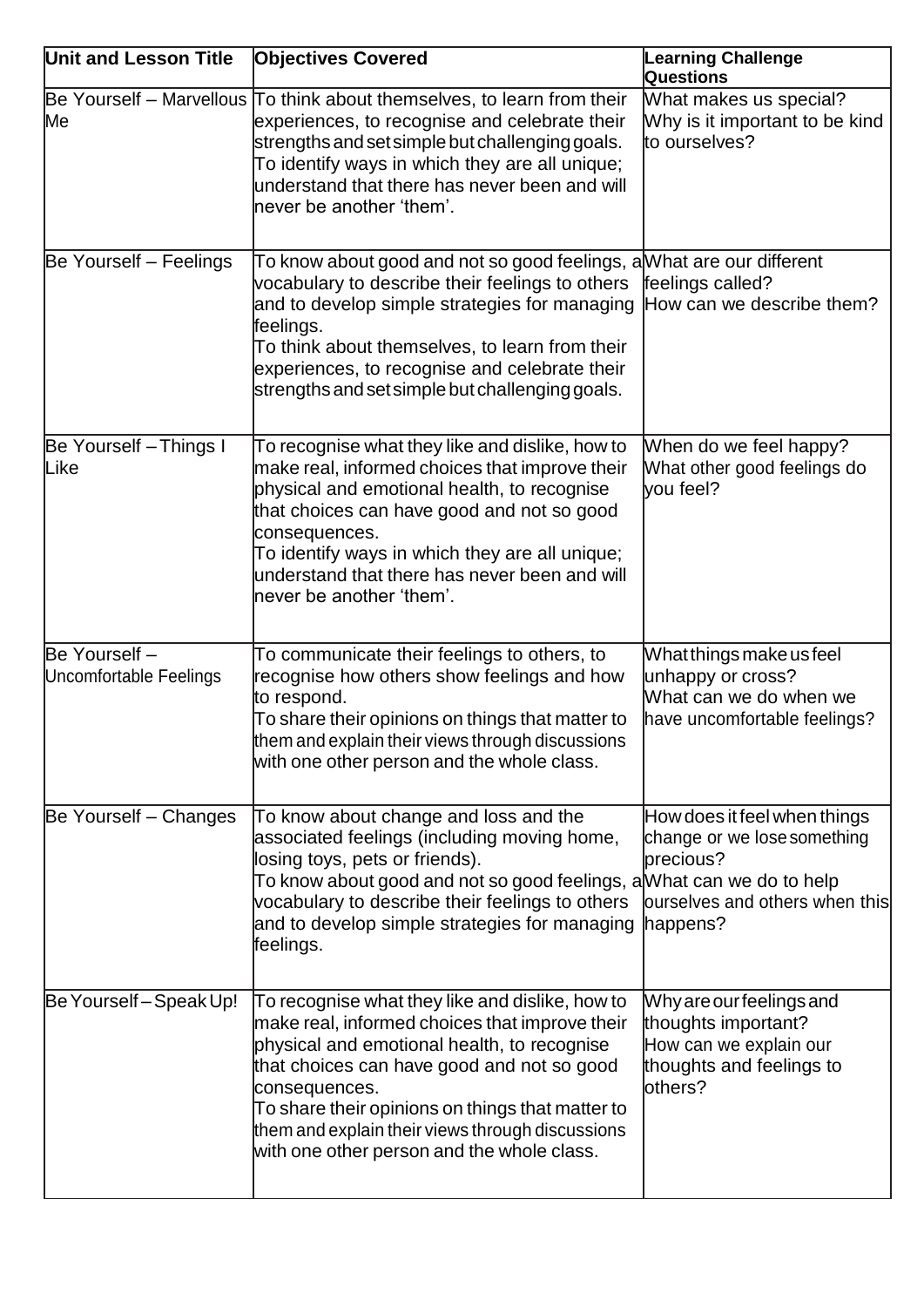| Year <sub>2</sub>                   |                                                                                                                                                                                                                                                                                                                                         |                                                                                                                                             |
|-------------------------------------|-----------------------------------------------------------------------------------------------------------------------------------------------------------------------------------------------------------------------------------------------------------------------------------------------------------------------------------------|---------------------------------------------------------------------------------------------------------------------------------------------|
| <b>Unit and Lesson</b><br>Title     | <b>Objectives Covered</b>                                                                                                                                                                                                                                                                                                               | <b>Learning Challenge Questions</b>                                                                                                         |
| VIPs – Who Are Your<br>VIPs?        | To know about people who look after them, their<br>familynetworks, who to go to if they are worried<br>and how to attract their attention.<br>To identify their special people (family, friends,<br>carers), what makes them special and how<br>special people should care for one another.                                             | Who are our special people? What<br>makes them special?                                                                                     |
| <b>VIPs - Families</b>              | To know about people who look after them,<br>theirfamily networks, who to go to if they are<br>worried and how to attract their attention.<br>To identify their special people (family,<br>friends, carers), what makes them special<br>and how special people should care for<br>one another.                                          | Why are families important?<br>How do the people in our families<br>make us feel?                                                           |
| VIPs - Friends                      | To offer constructive support and feedback<br>to others.<br>To communicate their feelings to others, to<br>recognise how others show feelings and<br>how to respond.                                                                                                                                                                    | What makes a good friend? How<br>can we be a good friend?                                                                                   |
| VIPs - Falling Out                  | To listen to other people and play and work<br>cooperatively (including strategies to resolve<br>simple arguments through negotiation).<br>To recognise that their behaviour can affect<br>other people.<br>To know that people's bodies and feelings<br>can be hurt (including what makes them feel<br>comfortable and uncomfortable). | Why is it important to treat people<br>fairly, even when we are cross with<br>them?<br>What can we do about arguments<br>and disagreements? |
| $VIPS -$<br><b>Working Together</b> | To recognise that their behaviour can affect<br>other people.<br>To listen to other people and play and work<br>cooperatively (including strategies to resolve<br>simple arguments through negotiation).                                                                                                                                | What does 'cooperate' mean?<br>How can we cooperate with others?                                                                            |
| $VIPS -$<br><b>Showing You Care</b> | To communicate their feelings to others, to Mhy is it important to let people<br>recognise how others show feelings and<br>how to respond.<br>To offer constructive support and feedback people that we care?<br>to other.                                                                                                              | know that they are special to us?<br>How can we show our special                                                                            |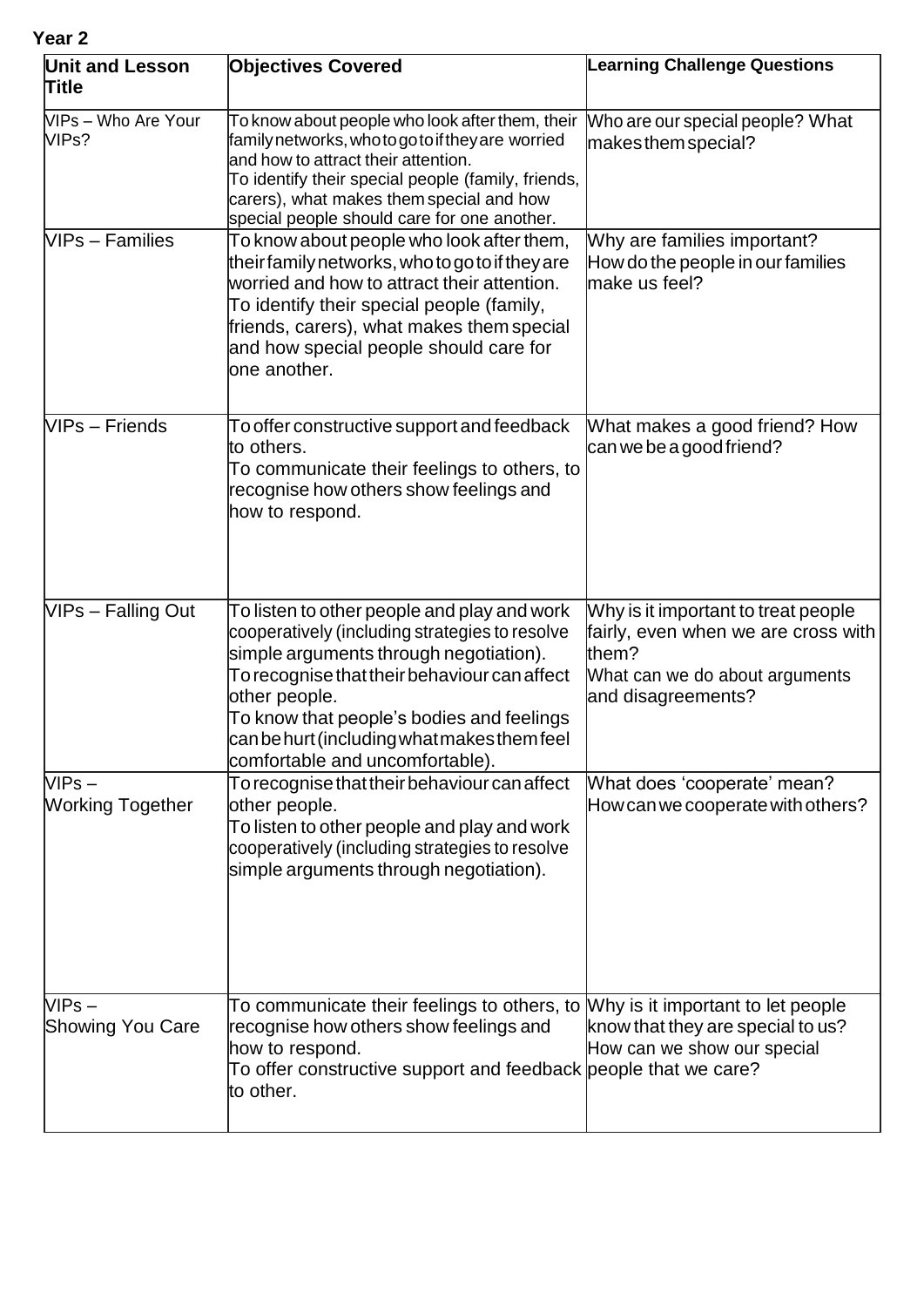| <b>Unit and Lesson</b><br><b>Title</b> | <b>Objectives Covered</b>                                                                                                                                                                                                                                                                                                                                                                                                                                                                                                                      | <b>Learning Challenge Questions</b>                                                                                            |
|----------------------------------------|------------------------------------------------------------------------------------------------------------------------------------------------------------------------------------------------------------------------------------------------------------------------------------------------------------------------------------------------------------------------------------------------------------------------------------------------------------------------------------------------------------------------------------------------|--------------------------------------------------------------------------------------------------------------------------------|
| Growing up- Our<br><b>Bodies</b>       | To name the main parts of the body and<br>the bodily similarities and differences<br>between girls and boys.<br>YR2-identify, name, draw and label the basic What are the differences between<br>parts of the human body and say which part boys and girls?<br>of the body is associated with each sense.<br>To know about the process of growing<br>from young to old and how people's needs<br>change.                                                                                                                                       | What are the main parts of our<br>bodies?                                                                                      |
| Growing Up<br>- Is It OK?              | To judge what kind of physical contact is<br>acceptable, comfortable, unacceptable and<br>uncomfortable and how to respond (including<br>who to tell and how to tell them).<br>To know the difference between secrets and<br>nice surprises (that everyone will find out<br>about eventually) and the importance of not<br>keeping any secret that makes them feel<br>uncomfortable, anxious or afraid.<br>To understand what is meant by 'privacy';<br>their right to keep things 'private'; the<br>importance of respecting others' privacy. | What is 'consent' and what are the<br>rules for respecting people's bodies?<br>What should we do if these rules are<br>broken? |
| Growing Up-                            | To learn about ways in which we are unique.<br>To identify and respect the differences and<br>similarities between people.                                                                                                                                                                                                                                                                                                                                                                                                                     | What is a stereotype?<br>Can we tell what someone is like<br>depending on if they are a boy or a<br>girl?                      |
| Me Now                                 | Growing Up $-$ Look at To know about the process of growing from<br>young to old and how people's needs change.<br>To know about growing and changing and<br>new opportunities and responsibilities that<br>increasing independence maybring.                                                                                                                                                                                                                                                                                                  | What can we do know that we<br>couldn't do last year?<br>What will we be able to do next year?                                 |
| Growing Up - Getting<br>Older          | To know about the process of growing from<br>young to old and how people's needs change.<br>To know about growing and changing and<br>new opportunities and responsibilities that<br>increasing independence maybring.                                                                                                                                                                                                                                                                                                                         | How have we changed since we were<br>lbabies?<br>How will we change as we grow<br>older?                                       |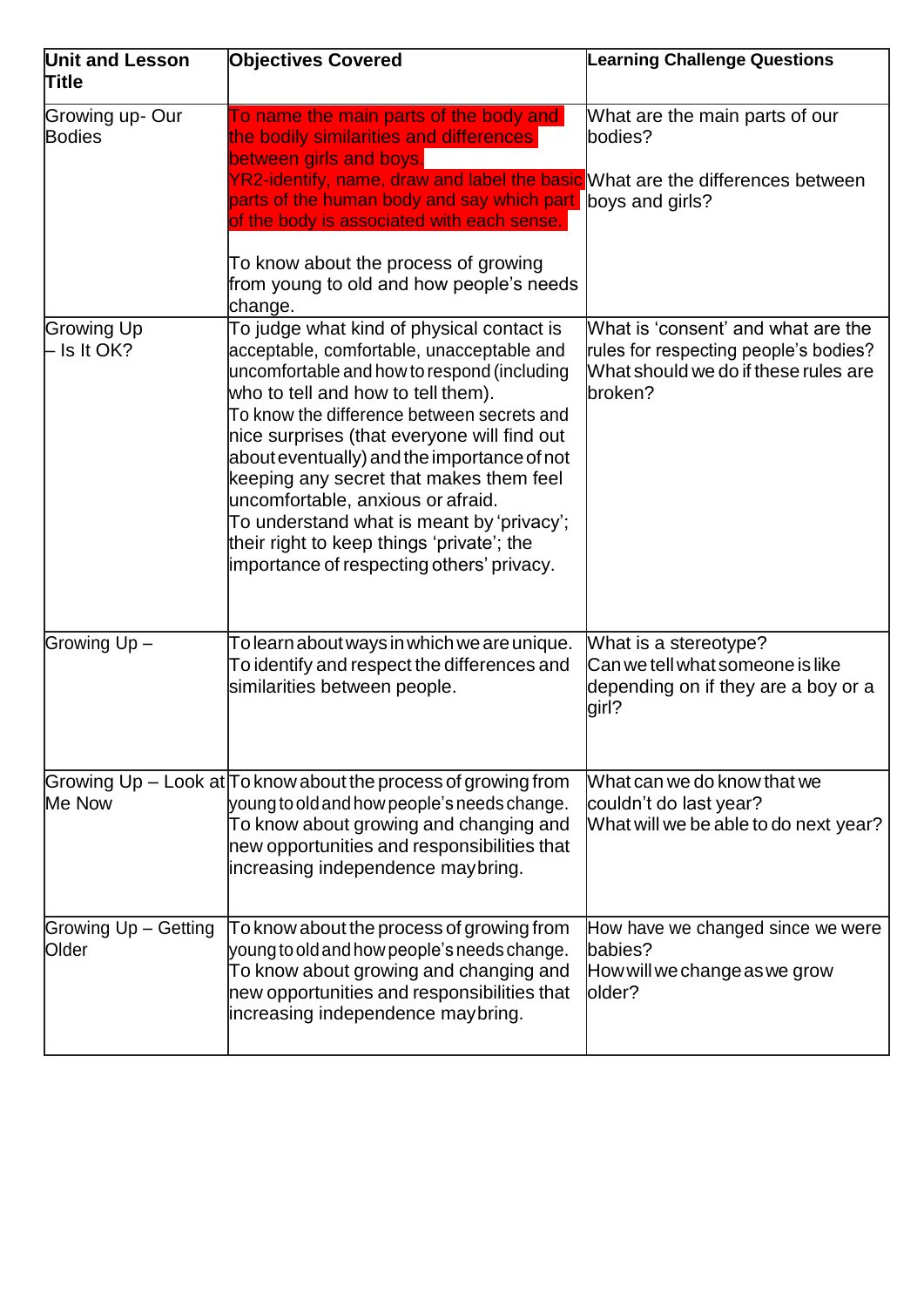| Growing<br>$Up - Changes$ | To know about change and loss and the<br>associated feelings (including moving home,<br>losing toys, pets or friends).<br>To think about themselves, to learn from<br>their experiences, to recognise and<br>celebrate their strengths and set simple but<br>challenging goals. | What are some changes that might<br>happen in people's lives?<br>What feelings can these changes<br>cause? |
|---------------------------|---------------------------------------------------------------------------------------------------------------------------------------------------------------------------------------------------------------------------------------------------------------------------------|------------------------------------------------------------------------------------------------------------|
|---------------------------|---------------------------------------------------------------------------------------------------------------------------------------------------------------------------------------------------------------------------------------------------------------------------------|------------------------------------------------------------------------------------------------------------|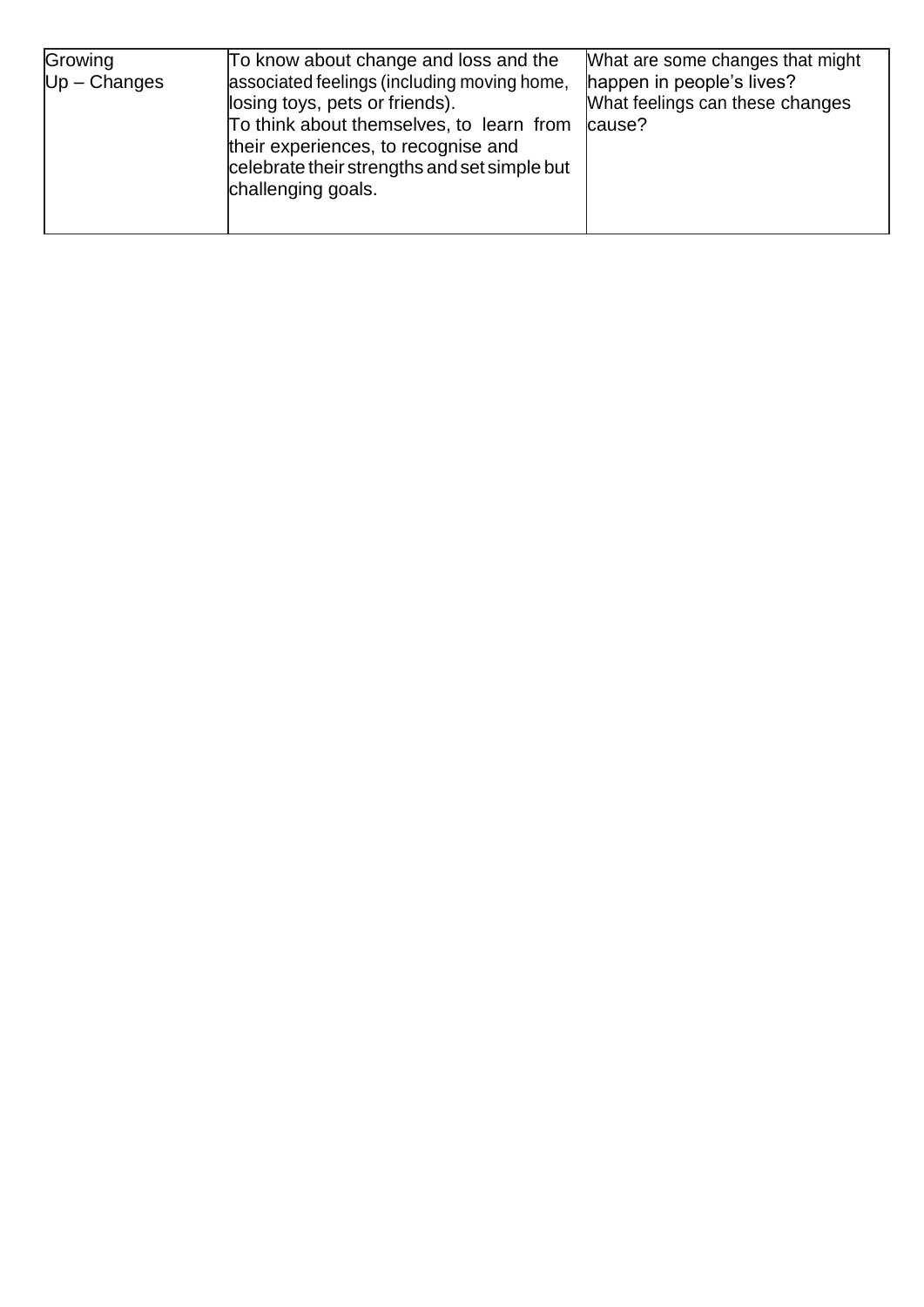| ۰.<br>× | ۰, |
|---------|----|
|---------|----|

| <b>Unit and Lesson</b><br><b>Title</b>       | <b>Objectives Covered</b>                                                                                                                                                                                                                                                                                                                                                                                                                                                                  | Learning Challenge<br>Questions                                                                                                            |  |
|----------------------------------------------|--------------------------------------------------------------------------------------------------------------------------------------------------------------------------------------------------------------------------------------------------------------------------------------------------------------------------------------------------------------------------------------------------------------------------------------------------------------------------------------------|--------------------------------------------------------------------------------------------------------------------------------------------|--|
| TEAM - A New Start                           | To know about change, including transitions<br>(between key stages and schools), loss, separation,<br>divorce and bereavement.<br>To deepen their understanding of good and not so<br>good feelings, to extend their vocabulary to enable<br>them to explain both the range and intensity of their<br>feelings to others.                                                                                                                                                                  | How does it feel to start a<br>new class?<br>What are we looking<br>forward to? Is there<br>anything we will miss?                         |  |
| TEAM - Together<br>Everyone Achieves<br>More | To know that their actions affect themselves and<br>others.<br>To work collaboratively towards shared goals.                                                                                                                                                                                                                                                                                                                                                                               | What are the features of a<br>good team?<br>How do team members<br>benefit from being<br>lin a team?                                       |  |
| lTEAM –<br>Working Together                  | To know that their actions affect themselves and<br>lothers.<br>To work collaboratively towards shared goals.                                                                                                                                                                                                                                                                                                                                                                              | How do the actions of our<br>team mates affect us?<br>How is our team affected by<br>our actions?                                          |  |
| TEAM - Being<br>Considerate                  | To develop strategies to resolve disputes and conflict<br>through negotiation and appropriate compromise<br>and to give rich and constructive feedback and<br>support to benefit others as well as themselves.<br>To recognise and respond appropriately to a wider<br>range of feelings in others.                                                                                                                                                                                        | How can we tell what our<br>team mates are feeling?<br>How can we respond to the<br>feelings of other people?                              |  |
| Go Wrong                                     | $\mathsf{TEAM}-\mathsf{When}\ \mathsf{Things}\ \mathsf{To}\$ develop strategies to resolve disputes and conflict<br>through negotiation and appropriate compromise<br>and to give rich and constructive feedback and<br>support to benefit others as well as themselves.<br>To know that their actions affect themselves and<br>others.<br>To resolve differences by looking at alternatives,<br>seeing and respecting others' points of view, making<br>decisions and explaining choices. | What happenswhen we fall<br>out with our team<br>members?<br>How can we solve these<br>problems?                                           |  |
| TEAM -<br><b>Responsibilities</b>            | To know that their actions affect themselves and<br>others.<br>To work collaboratively towards shared goals.                                                                                                                                                                                                                                                                                                                                                                               | Why is it important that<br>everyone on a team fulfils<br>their responsibilities?<br>What are our<br>responsibilities towards our<br>team? |  |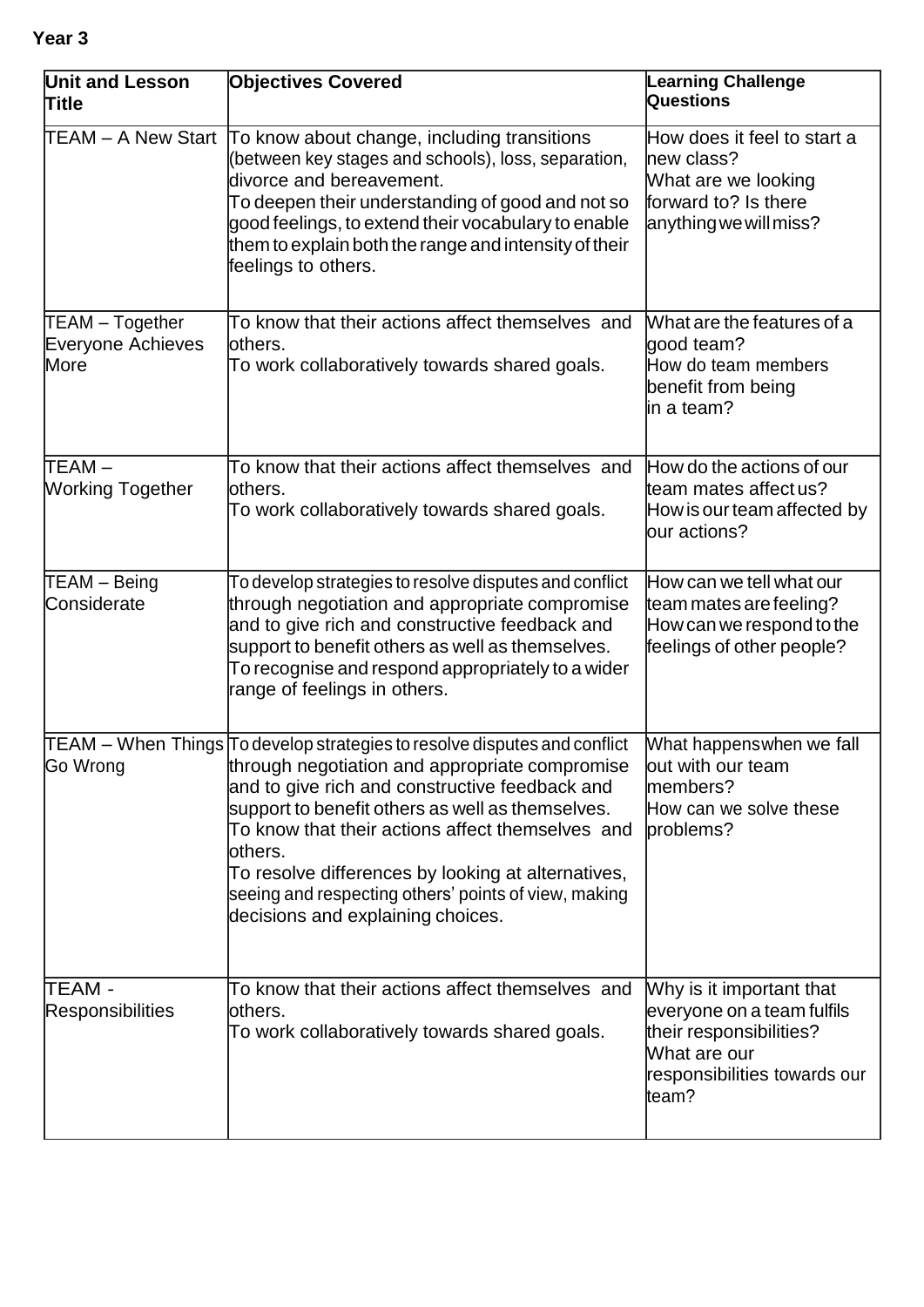| <b>Title</b>                             | Unit and Lesson Objectives Covered                                                                                                                                                                                                                                                                                                                                                                                                                 | <b>Learning Challenge</b><br>Questions                                                                                                 |
|------------------------------------------|----------------------------------------------------------------------------------------------------------------------------------------------------------------------------------------------------------------------------------------------------------------------------------------------------------------------------------------------------------------------------------------------------------------------------------------------------|----------------------------------------------------------------------------------------------------------------------------------------|
| Be<br>Yourself - Pride                   | To reflect on and celebrate their achievements, identify their<br>strengths and areas for improvement, set high aspirations<br>and goals.<br>To deepen their understanding of good and not so good<br>feelings, to extend their vocabulary to enable them to explain<br>both the range and intensity of their feelings to others.                                                                                                                  | What does it mean to<br>have pride in<br>ourselves?<br>Why should we be proud<br>of our achievements?                                  |
| <b>Be Yourself</b><br>- Feelings         | To deepen their understanding of good and not so good<br>feelings, to extend their vocabulary to enable them to explain<br>both the range and intensity of their feelings to others.<br>To know what positively and negatively affects their physical,<br>mental and emotional health.                                                                                                                                                             | What are our main<br>feelings and emotions<br>called? What do they<br>feel like?<br>When might these<br>feelings happen?               |
| Be Yourself -<br><b>Express Yourself</b> | To deepen their understanding of good and not so good<br>feelings, to extend their vocabulary to enable them to explain<br>both the range and intensity of their feelings to others.<br>To recognise that they may experience conflicting emotions<br>and when they might need to listen to or overcome these.                                                                                                                                     | What can we do when<br>we feel unhappy or<br>uncomfortable?<br>Why is it important to<br>tell people<br>how you feel?                  |
| Be Yourself -<br>Know Your Mind          | To know how pressure to behave in unacceptable, unhealthy<br>or risky ways can come from a variety of sources, including<br>people they know and the media.<br>To recognise when they need help and to develop the skills<br>to ask for help; to use basic techniques for resisting pressure<br>to do something dangerous, unhealthy, that makes them<br>uncomfortable or anxious or that they think is wrong.<br>To recognise and manage 'dares'. | What is 'being<br>assertive'?<br>When and how can we<br>be assertive?                                                                  |
| Be Yourself -<br>Media Wise              | To explore and critique how the media present information.<br>To recognise how images in the media (and online) do not<br>always reflect reality and can affect how people feel about<br>themselves.<br>To recognise and challenge stereotypes.                                                                                                                                                                                                    | What messages do we<br>get from the media<br>about how people<br>should look, feel<br>land behave?<br>Are those messages<br>realistic? |
| Be Yourself -<br>Making It Right         | To reflect on and celebrate their achievements, identify their<br>strengths and areas for improvement, set high aspirations<br>and goals.<br>To know that their actions affect themselves and others.<br>To face new challenges positively by collecting information,<br>looking for help, making responsible choices, and taking action.                                                                                                          | What can we do if we<br>do something wrong or<br>lmake a mistake?<br>How can this help you in<br>the future?                           |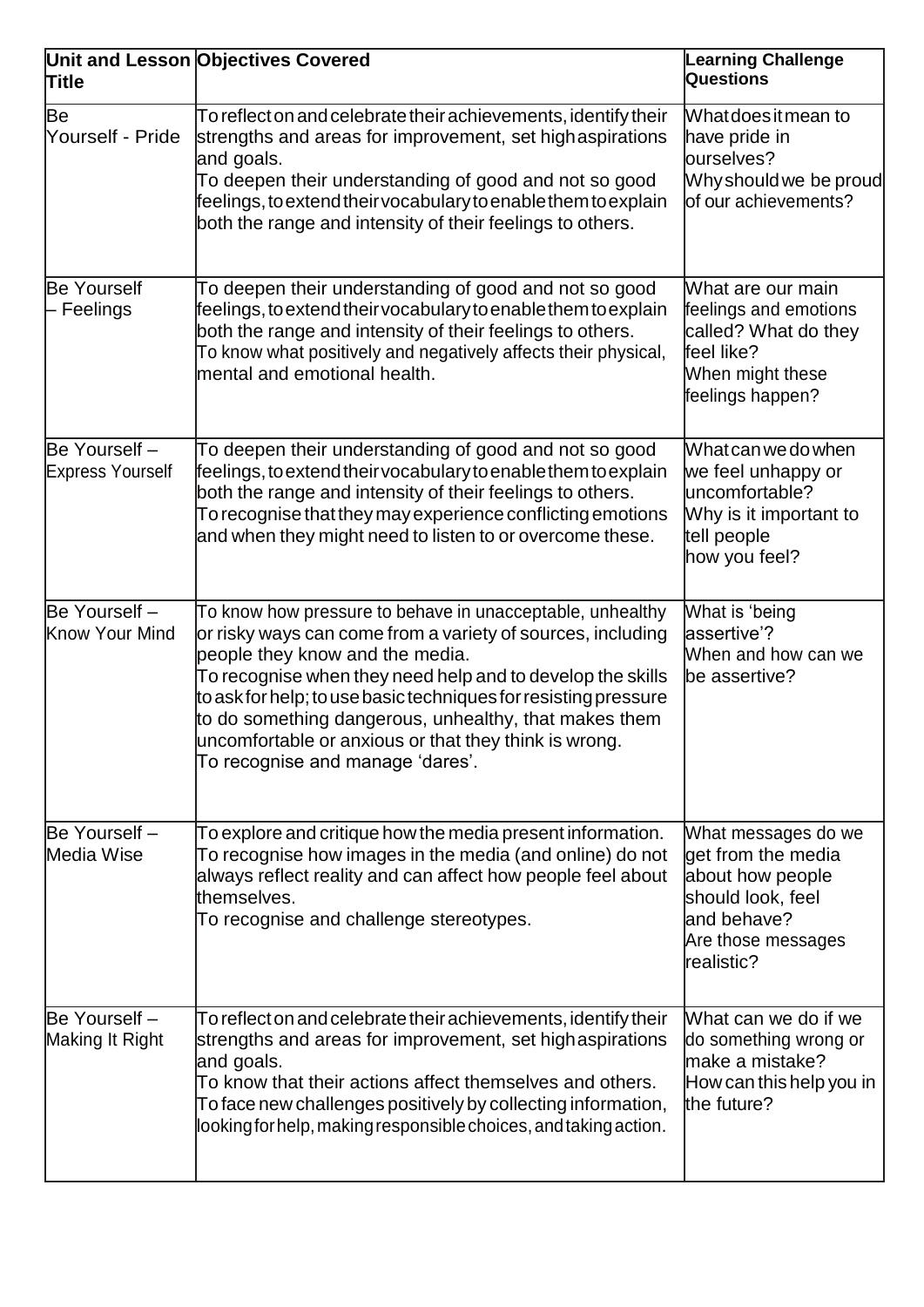| <b>Title</b>                         | Unit and Lesson Objectives Covered                                                                                                                                                                                                                                                                                                                                                                                                                                                                                                                                                | <b>Learning Challenge</b><br><b>Questions</b>                                                                   |
|--------------------------------------|-----------------------------------------------------------------------------------------------------------------------------------------------------------------------------------------------------------------------------------------------------------------------------------------------------------------------------------------------------------------------------------------------------------------------------------------------------------------------------------------------------------------------------------------------------------------------------------|-----------------------------------------------------------------------------------------------------------------|
| $VIPS -$<br><b>Making Friends</b>    | To recognise and respond appropriately to a wider range of feelings<br>lin others.<br>To know that their actions affect themselves and others.<br>To understand personal boundaries; to identify what they are<br>willing to share with their most special people; friends; classmates<br>and others; and that we all have rights to privacy.                                                                                                                                                                                                                                     | Why is it a good idea<br>to make new<br>friends?<br>How can we make<br>new friends?                             |
| $VIPS -$<br><b>Staying Friends</b>   | To recognise different types of relationship, including those<br>between acquaintances, friends, relatives and families.<br>To recognise what constitutes a positive, healthy relationship<br>and develop the skills to form and maintain positive and healthy<br>relationships.                                                                                                                                                                                                                                                                                                  | How should we<br>treat our friends?<br>Why is it important<br>to be kind to<br>our friends?                     |
| VIPs-IsThis a<br><b>Good Friend?</b> | To understand personal boundaries; to identify what they are<br>willing to share with their most special people; friends; classmates<br>and others; and that we all have rights to privacy.<br>To recognise ways in which a relationship can be unhealthy and<br>whom to talk to if they need support.<br>To know how pressure to behave in unacceptable, unhealthy or<br>risky ways can come from a variety of sources, including people<br>they know and the media.                                                                                                             | What makesa good<br>lfriend?<br>What can we do if<br>someone is not a<br>good friend?                           |
| $VIPS -$<br><b>Falling Out</b>       | To resolve differences by looking at alternatives, seeing and<br>respecting others' points of view, making decisions and<br>explaining choices.<br>To develop strategies to resolve disputes and conflict through<br>negotiation and appropriate compromise and to give rich and<br>constructive feedback and support to benefit others as well as<br>themselves.<br>To recognise what constitutes a positive, healthy relationship<br>and develop the skills to form and maintain positive and healthy<br>relationships.                                                         | How and why do<br>people fall out with<br>their friends?<br>What can we do<br>when<br>this happens?             |
| VIPs –<br><b>Bullying</b>            | To realise the nature and consequences of discrimination, teasing,<br>bullying and aggressive behaviours (including cyber bullying, use<br>of prejudice-based language, 'trolling', how to respond and ask<br>for help).<br>To realise the consequences of anti-social, aggressive and harmful<br>behaviours such as bullying and discrimination of individuals<br>and communities; to develop strategies for getting support for<br>themselves or for others at risk.<br>To recognise ways in which a relationship can be unhealthy and<br>whom to talk to if they need support. | What are the<br>different ways that<br>people can be<br>bullied?<br>How can this affect<br>the people involved? |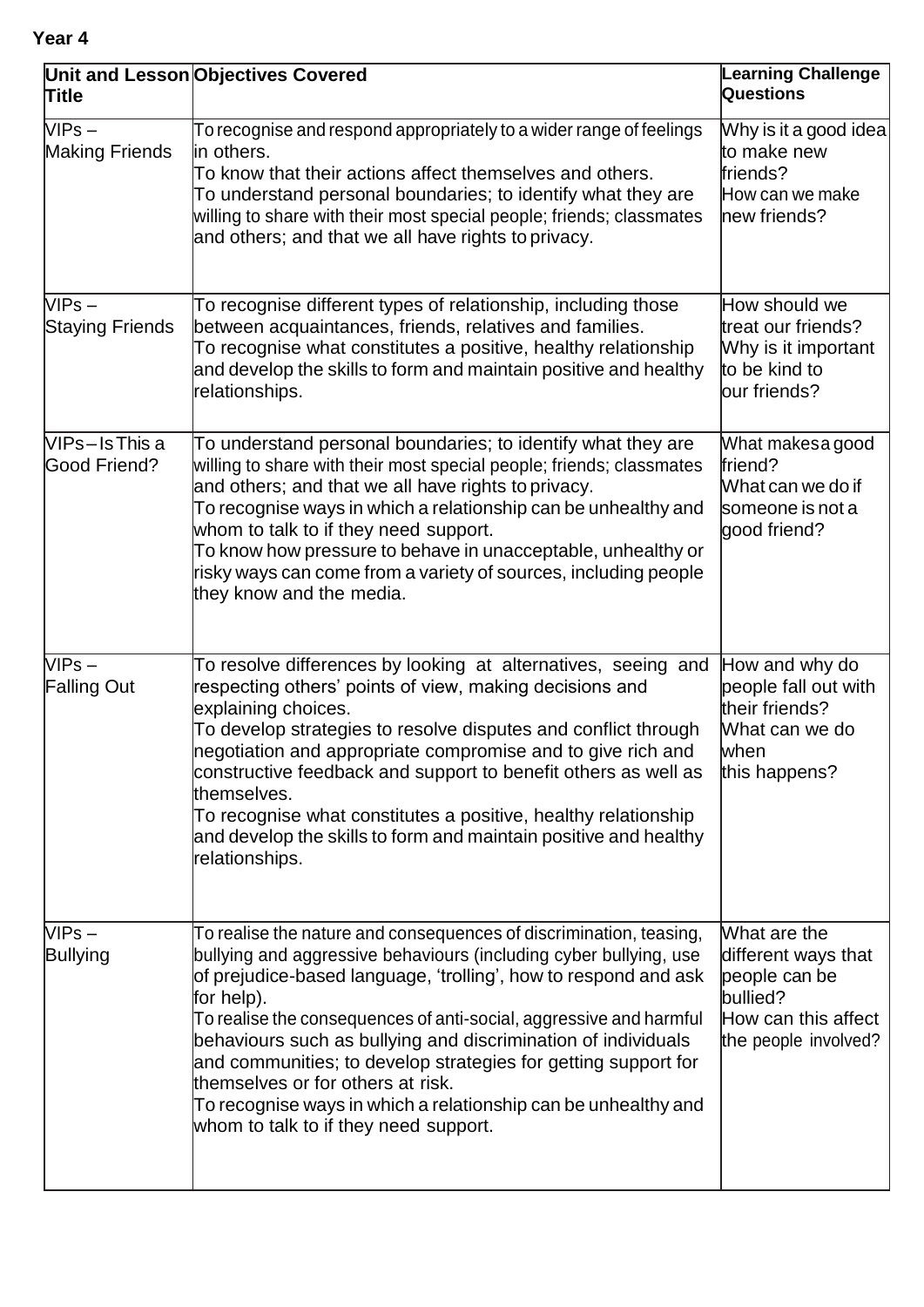| $VIPS -$<br>Anti-Bullying | To realise the nature and consequences of discrimination, teasing,<br>bullying and aggressive behaviours (including cyber bullying, use<br>of prejudice-based language, 'trolling', how to respond and ask<br>for help).<br>To realise the consequences of anti-social, aggressive and harmful<br>behaviours such as bullying and discrimination of individuals<br>and communities; to develop strategies for getting support for<br>themselves or for others at risk.<br>To be able to recognise bullying and abuse in all its forms (including<br>prejudice-based bullying both in person, online and through<br>social media). | What can we do if<br>we are being bullied?<br>What can we do if<br>we know someone<br>else is being bullied? |
|---------------------------|-----------------------------------------------------------------------------------------------------------------------------------------------------------------------------------------------------------------------------------------------------------------------------------------------------------------------------------------------------------------------------------------------------------------------------------------------------------------------------------------------------------------------------------------------------------------------------------------------------------------------------------|--------------------------------------------------------------------------------------------------------------|
|---------------------------|-----------------------------------------------------------------------------------------------------------------------------------------------------------------------------------------------------------------------------------------------------------------------------------------------------------------------------------------------------------------------------------------------------------------------------------------------------------------------------------------------------------------------------------------------------------------------------------------------------------------------------------|--------------------------------------------------------------------------------------------------------------|

| <b>Title</b>                 | Unit and Lesson Objectives Covered                                                                                                                                                                                                                                                                             | Learning Challenge<br>Questions                                                                                                                                    |
|------------------------------|----------------------------------------------------------------------------------------------------------------------------------------------------------------------------------------------------------------------------------------------------------------------------------------------------------------|--------------------------------------------------------------------------------------------------------------------------------------------------------------------|
|                              |                                                                                                                                                                                                                                                                                                                |                                                                                                                                                                    |
| Are Unique                   | Be Yourself – You To reflect on and celebrate their achievements, identify their<br>strengths and areas for improvement, set high aspirations and<br>goals.<br>To recognise that they may experience conflicting emotions<br>and when they might need to listen to or overcome these.                          | Is it OK to think<br>and feel differently<br>from other people?<br>What does 'being<br>lan individual'<br>mean, and why is<br>this a good thing?                   |
| Be Yourself - Let<br>It Out! | To deepen their understanding of good and not so good<br>feelings, to extend their vocabulary to enable them to explain<br>both the range and intensity of their feelings to others.<br>To recognise that they may experience conflicting emotions<br>and when they might need to listen to or overcome these. | Why is it important<br>lto share our<br>thoughts and<br>feelings with those<br>laround us?<br>How can we<br>communicate our<br>thoughts and<br>feelings to others? |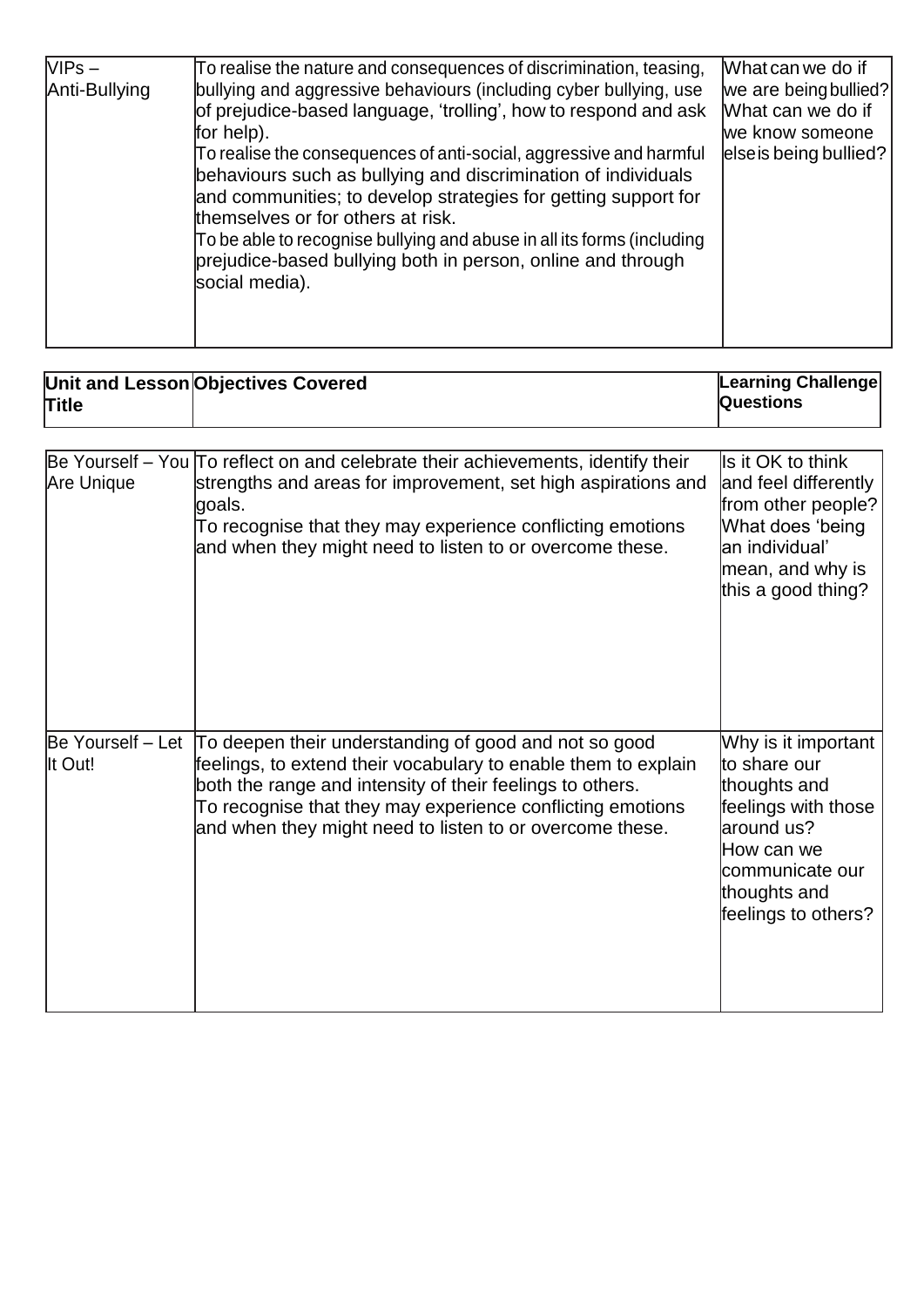| Be Yourself -<br>Uncomfortable<br>Feelings  | To deepen their understanding of good and not so good<br>feelings, to extend their vocabulary to enable them to explain<br>both the range and intensity of their feelings to others.<br>To recognise when they need help and to develop the skills to<br>ask for help; to use basic techniques for resisting pressure to<br>do something dangerous, unhealthy, that makes them<br>uncomfortable or anxious or that they think is wrong. | What are some of<br>the uncomfortable<br>feelings that<br>people can feel?<br>What can we do to<br>manage them?       |
|---------------------------------------------|-----------------------------------------------------------------------------------------------------------------------------------------------------------------------------------------------------------------------------------------------------------------------------------------------------------------------------------------------------------------------------------------------------------------------------------------|-----------------------------------------------------------------------------------------------------------------------|
| Confidence Trick                            | Be Yourself - The To face new challenges positively by collecting information,<br>looking for help, making responsible choices, and taking action. might make us feel<br>To deepen their understanding of good and not so good<br>feelings, to extend their vocabulary to enable them to explain<br>both the range and intensity of their feelings to others.                                                                           | What situations<br>nervous or shy?<br>How can we feel<br>and act more<br>confident in these<br>lsituations?           |
| <b>Be Yourself</b><br>Do the Right<br>Thing | To know how to make informed choices (including recognising<br>that choices can have positive, neutral and negative<br>consequences and to begin to understand the concept of a<br>'balanced lifestyle'.<br>To face new challenges positively by collecting information,<br>looking for help, making responsible choices, and taking action.                                                                                            | How can we know<br>what to do in a<br>tricky situation?<br>How can we do the<br>right thing even if<br>others do not? |
| Be Yourself -<br><b>Making Amends</b>       | To reflect on and celebrate their achievements, identify their<br>strengths and areas for improvement, set high aspirations and<br>goals.<br>To face new challenges positively by collecting information,<br>looking for help, making responsible choices, and taking action. What can we do                                                                                                                                            | How might we feel<br>lif we have made a<br>lmistake or done<br>something wrong?<br>about it?                          |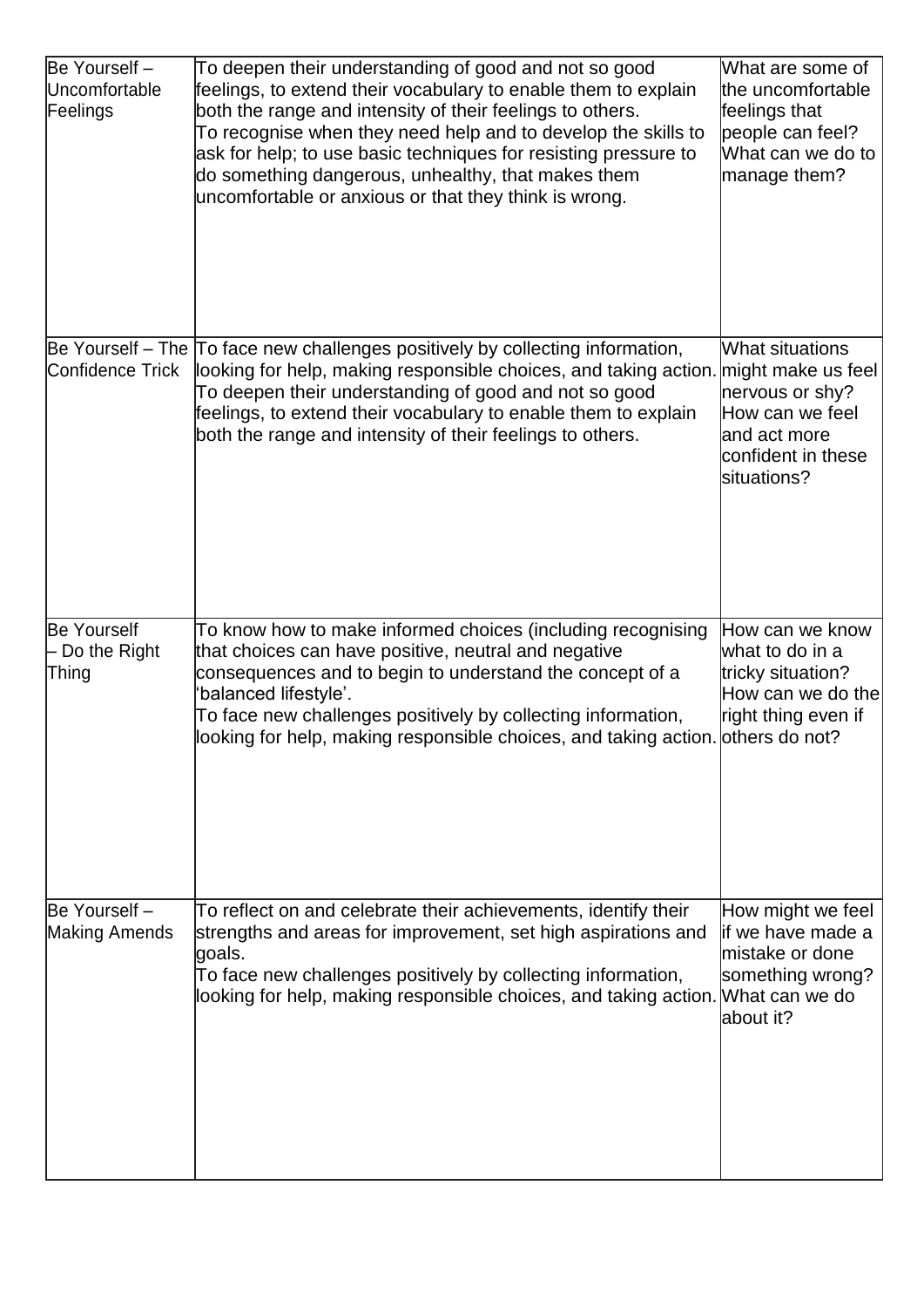| Growing Up-<br>Relationships and<br>Families | To know that civil partnerships and marriage are examples of a<br>public demonstration of the commitment made between two people<br>who love and care for each other and want to spend their lives<br>together and who are of the legal age to make that commitment.<br>To know that two people who love and care for one another can<br>be in a committed relationship and not be married or in a civil<br>partnership.<br>Toknowthatmarriage is a commitment freely entered into by both<br>people, that no one should marry if they don't absolutely want to<br>do so or are not making this decision freely for themselves. | What are loving<br>relationshipslike?<br>What kinds of<br>families are there? |
|----------------------------------------------|---------------------------------------------------------------------------------------------------------------------------------------------------------------------------------------------------------------------------------------------------------------------------------------------------------------------------------------------------------------------------------------------------------------------------------------------------------------------------------------------------------------------------------------------------------------------------------------------------------------------------------|-------------------------------------------------------------------------------|
|----------------------------------------------|---------------------------------------------------------------------------------------------------------------------------------------------------------------------------------------------------------------------------------------------------------------------------------------------------------------------------------------------------------------------------------------------------------------------------------------------------------------------------------------------------------------------------------------------------------------------------------------------------------------------------------|-------------------------------------------------------------------------------|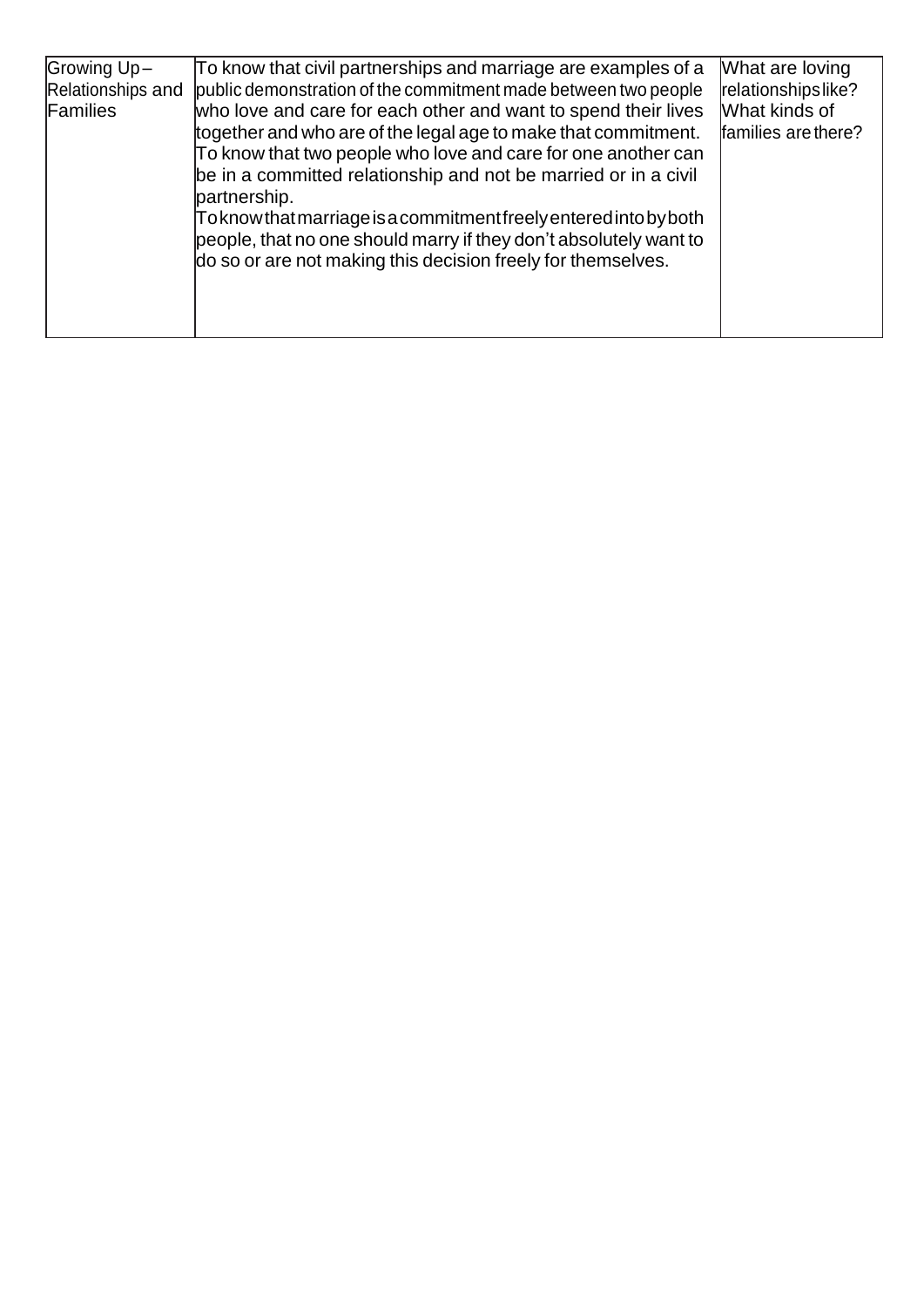**Year 5**

| <b>Title</b>                                    | Unit and Lesson Objectives Covered                                                                                                                                                                                                                                                                                                                                                                                                                                                                                  | <b>Learning Challenge</b><br>Questions                                                                                                  |
|-------------------------------------------------|---------------------------------------------------------------------------------------------------------------------------------------------------------------------------------------------------------------------------------------------------------------------------------------------------------------------------------------------------------------------------------------------------------------------------------------------------------------------------------------------------------------------|-----------------------------------------------------------------------------------------------------------------------------------------|
| TEAM –<br>Together<br>Everyone<br>Achieves More | To know that their actions affect themselves and others.<br>To work collaboratively towards shared goals.                                                                                                                                                                                                                                                                                                                                                                                                           | Can we think of any teams<br>that we admire?<br>What are the attributes that<br> make a good team?                                      |
| TEAM –<br>Communicate                           | To know that their actions affect themselves and others.<br>To listen and respond respectfully to a wide range of<br>people, to feel confident to raise their own concerns, to out with others?<br>recognise and care about other people's feelings and to<br>try to see, respect and if necessary constructively<br>challenge others' points of view.<br>To recognise and respond appropriately to a wider range<br>of feelings in others.                                                                         | How can we make our<br>views heard without falling<br>How can we respond<br>respectfully to other<br>people's feelings and<br>opinions? |
| TEAM –<br>Collaborate                           | To know that their actions affect themselves and others.<br>To work collaboratively towards shared goals.                                                                                                                                                                                                                                                                                                                                                                                                           | What does collaborate<br>lmean?<br>When have we worked<br>collaboratively?                                                              |
| TEAM-<br>Compromise                             | To recognise and respond appropriately to a wider range<br>of feelings in others.<br>To develop strategies to resolve disputes and conflict<br>through negotiation and appropriate compromise and<br>to give rich and constructive feedback and support to<br>benefit others as well as themselves.<br>To resolve differences by looking at alternatives, seeing<br>and respecting others' points of view, making decisions<br>and explaining choices.                                                              | What is compromise?<br>How can compromising help<br>to resolve difficult<br>situations?                                                 |
| <b>TEAM – Care</b>                              | To listen and respond respectfully to a wide range of<br>people, to feel confident to raise their own concerns, to the feelings of others?<br>recognise and care about other people's feelings and to<br>try to see, respect and if necessary constructively<br>challenge others' points of view.<br>To develop strategies to resolve disputes and conflict<br>through negotiation and appropriate compromise and<br>to give rich and constructive feedback and support to<br>benefit others as well as themselves. | How can we be sensitive to<br>How can we make other<br>people feel valued?                                                              |
| TEAM - Shared<br><b>Responsibilities</b>        | To know why and how rules and laws that protect them<br>and others are made and enforced, why different rules<br>are needed in different situations and how to take part in<br>making and changing rules.                                                                                                                                                                                                                                                                                                           | Why are responsibilities<br>important in a team?<br>What are the most<br>important responsibilities for<br>lour team?                   |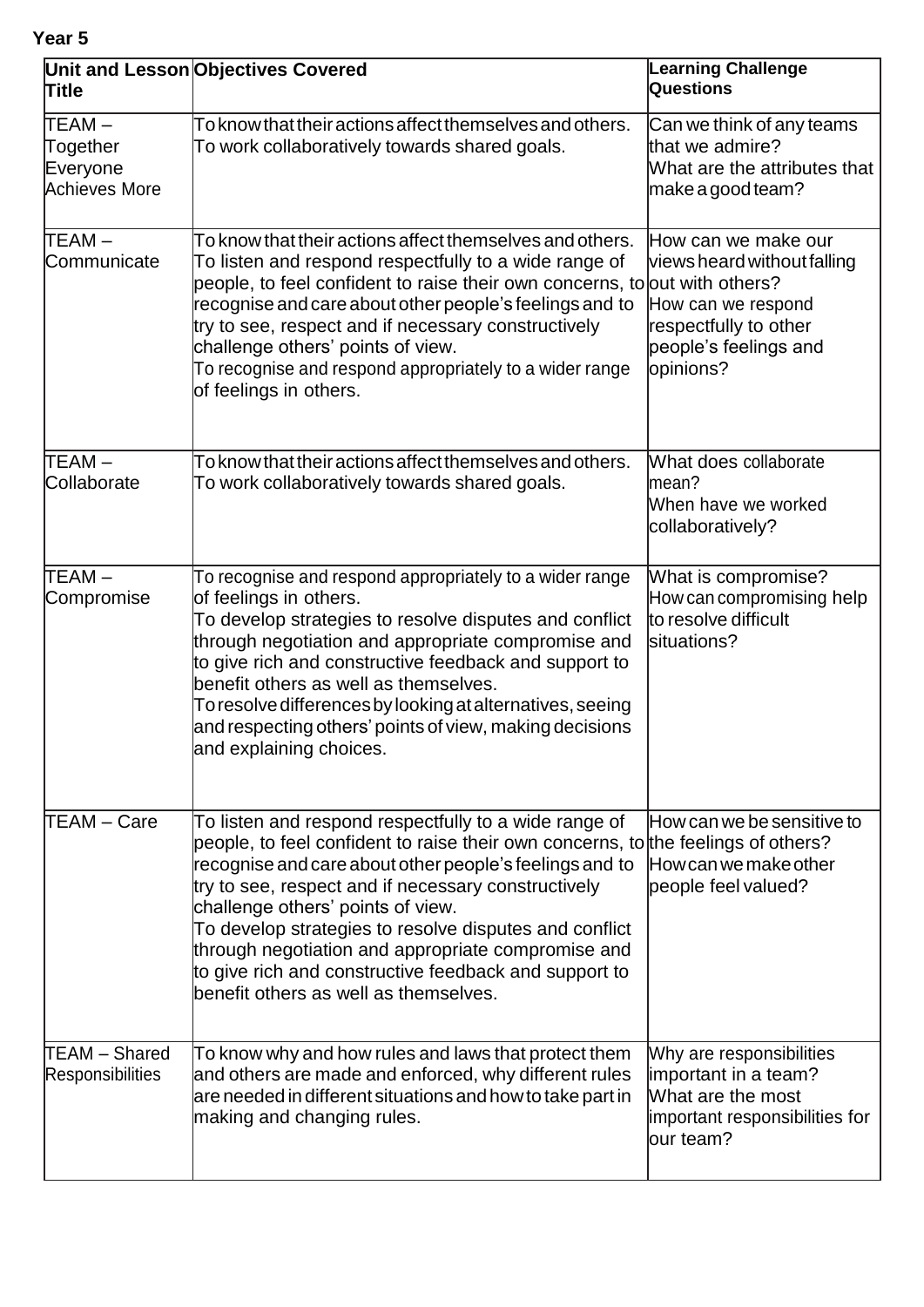| Growing Up-<br>Changes in Boys                      | To know about human reproduction. YR5- describe the life<br>process of reproduction in some plants and animals /describe the<br>changes as humans develop to old age<br>To know how their body will, and their emotions may, change as<br>they approach and move through puberty.                                                                                                                                                                                                                                                                                                                                                         | What changes<br>happen to boys'<br>bodies as they<br>grow up?<br>Why do these<br>changes happen?  |
|-----------------------------------------------------|-------------------------------------------------------------------------------------------------------------------------------------------------------------------------------------------------------------------------------------------------------------------------------------------------------------------------------------------------------------------------------------------------------------------------------------------------------------------------------------------------------------------------------------------------------------------------------------------------------------------------------------------|---------------------------------------------------------------------------------------------------|
| Growing Up-<br><b>Changes in Girls</b>              | To know about human reproduction. YR5- describe the life<br>process of reproduction in some plants and animals /describe the<br>changes as humans develop to old age<br>To know how their body will, and their emotions may, change as<br>they approach and move through puberty.                                                                                                                                                                                                                                                                                                                                                         | What changes<br>happen to girls'<br>bodies as they grow<br>up?<br>Why do these<br>changes happen? |
| <b>Growing Up</b><br>Changes in<br>Boys and Girls   | To know how their body will, and their emotions may, change as<br>they approach and move through puberty.<br>To recognise that they may experience conflicting emotions and<br>when they might need to listen to or overcome these.                                                                                                                                                                                                                                                                                                                                                                                                       | How do feelings<br>change as<br>we grow up?<br>What is a crush<br>and how does it<br>feel?        |
| Growing Up-<br><b>Relationships</b><br>and Families | To know that civil partnerships and marriage are examples of a<br>public demonstration of the commitment made between two<br>people who love and care for each other and want to spend<br>their lives together and who are of the legal age to make that<br>lcommitment.<br>To know that two people who love and care for one another<br>can be in a committed relationship and not be married or in a<br>civil partnership.<br>To know that marriage is a commitment freely entered into by<br>both people, that no one should marry if they don't absolutely<br>want to do so or are not making this decision freely for<br>themselves. | What are loving<br>relationships like?<br>What kinds of<br>families are there?                    |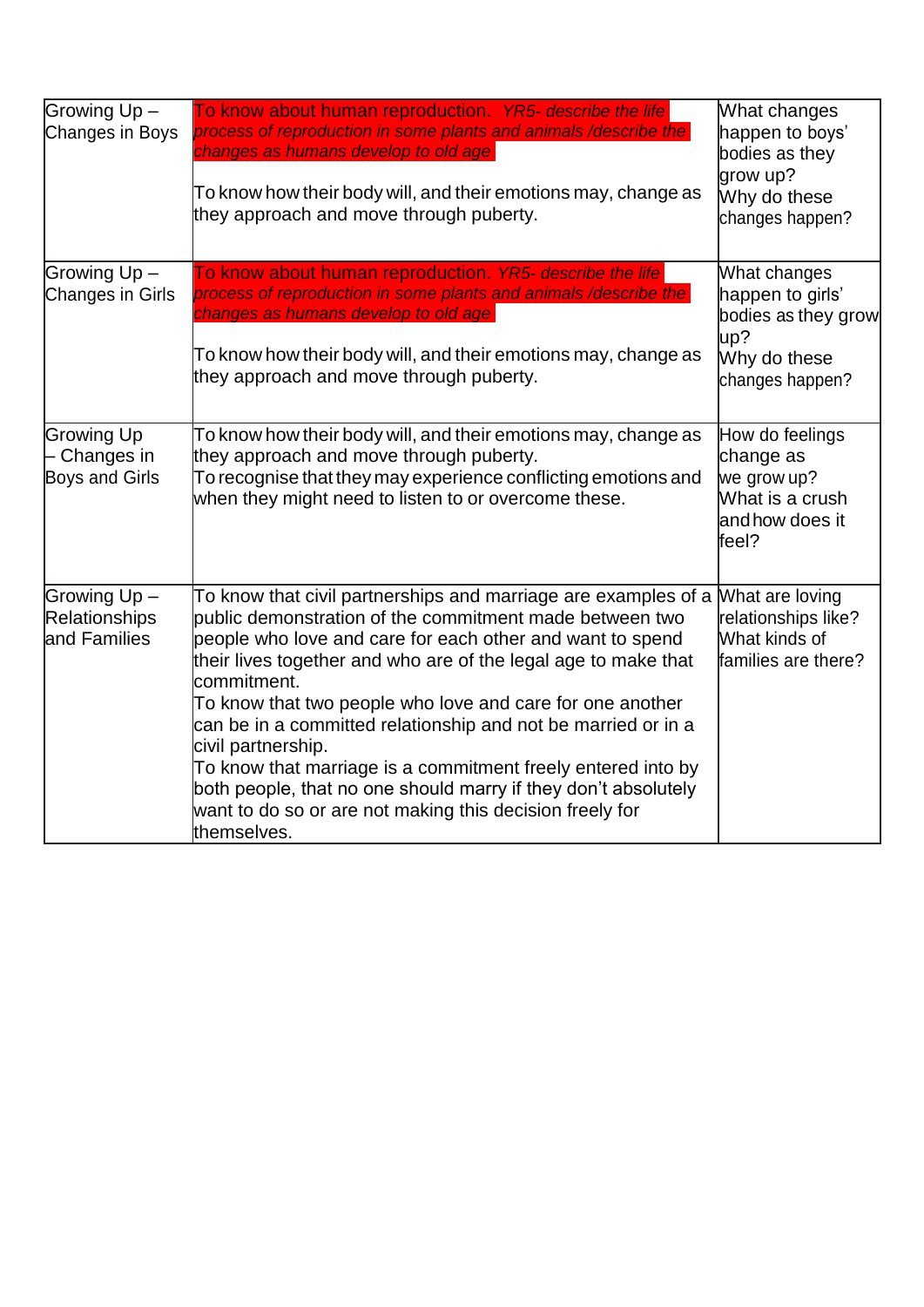| Unit and Lesson<br>Title         | <b>Objectives Covered</b>                                                                                                                                                                                                                                                                                                                                                                                                                              | <b>Learning Challenge</b><br>Questions                                                                                                                                                                    |
|----------------------------------|--------------------------------------------------------------------------------------------------------------------------------------------------------------------------------------------------------------------------------------------------------------------------------------------------------------------------------------------------------------------------------------------------------------------------------------------------------|-----------------------------------------------------------------------------------------------------------------------------------------------------------------------------------------------------------|
| VIPs - Family and<br>Friends     | To recognise different types of relationship, including those<br>between acquaintances, friends, relatives and families.<br>To know that their actions affect themselves and others.<br>To recognise what constitutes a positive, healthy<br>relationship and develop the skills to form and maintain<br>positive and healthy relationships.                                                                                                           | Who are the important<br>people in our lives? Why<br>are they important?<br>Why is it important to<br>treat them kindly? What<br>can happen if we don't<br>treat your family and<br>friends with respect? |
| $VIPS - Think$<br>Before You Act | To know that their actions affect themselves and others.<br>To recognise and respond appropriately to a wider range<br>of feelings in others.                                                                                                                                                                                                                                                                                                          | What are the<br>consequences of<br>behaving unkindly to the<br>people around us?<br>How can we calm down<br>when we are feeling<br>angry or upset with other<br>people?                                   |
| $NPS - It's OK$<br>to Disagree!  | To develop strategies to resolve disputes and conflict<br>through negotiation and appropriate compromise and<br>to give rich and constructive feedback and support to<br>benefit others as well as themselves.<br>To resolve differences by looking at alternatives, seeing<br>and respecting others' points of view, making decisions<br>and explaining choices.<br>To recognise and respond appropriately to a wider range<br>of feelings in others. | Do people who care<br>about each other always<br>have to agree?<br>How can we resolve<br>disagreements without<br>falling out?                                                                            |
| VIPs-YouDecide                   | To know how pressure to behave in unacceptable,<br>unhealthy or risky ways can come from a variety of<br>sources, including people they know and the media.<br>To recognise when they need help and to develop the<br>skills to ask for help; to use basic techniques for resisting<br>pressure to do something dangerous, unhealthy, that<br>makes them uncomfortable or anxious or that they<br>think is wrong.<br>To recognise and manage 'dares'.  | When might we feel<br>under pressure to do<br>something that we feel<br>unsure about or don't<br>want to do?<br>What can we do when this<br>happens?                                                      |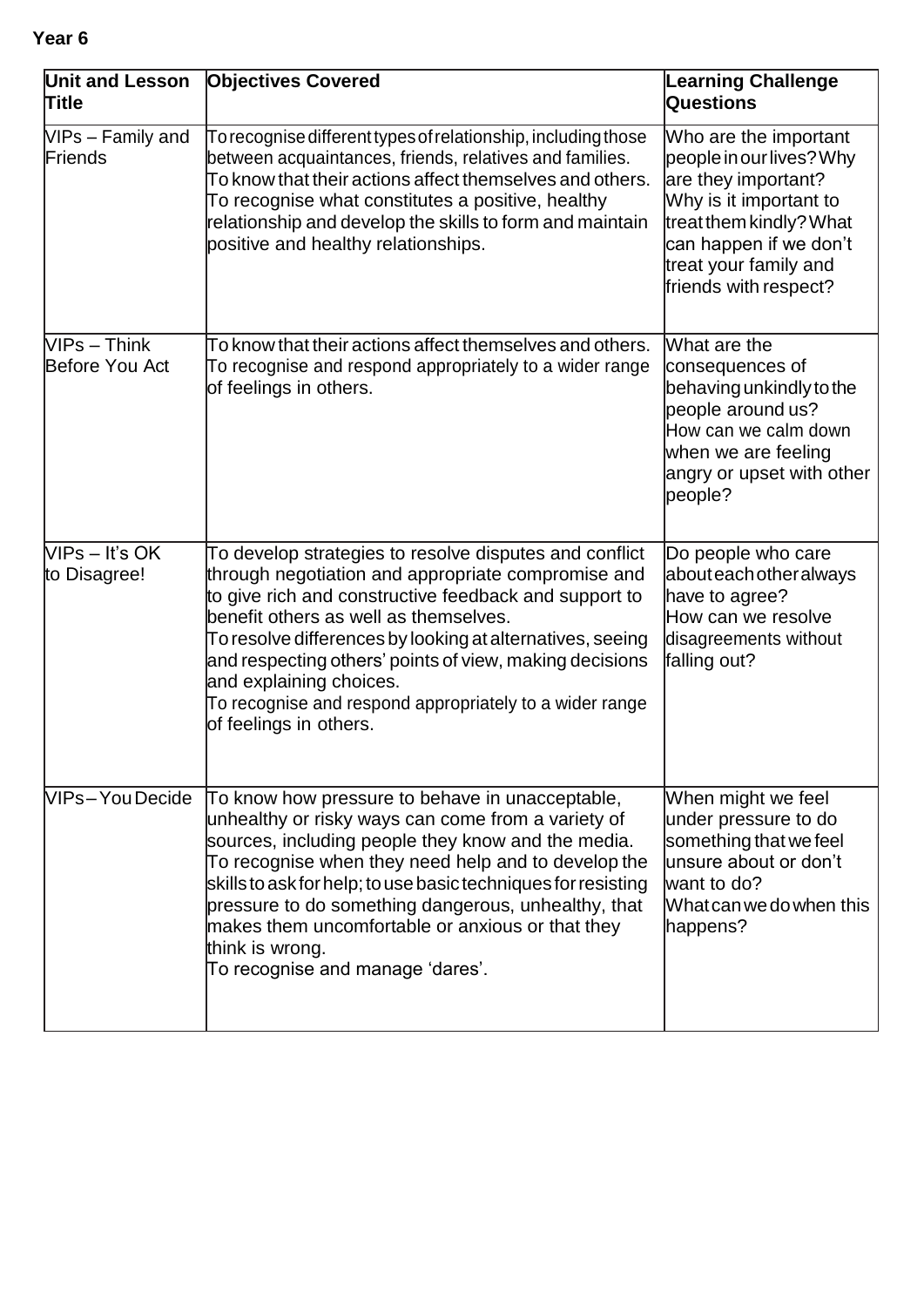| VIPs - Secrets                   | To understand the concept of 'keeping something<br>confidential or secret', when they should or should not<br>agree to this and when it is right to 'break a confidence'<br>lor 'share a secret'.<br>To recognise ways in which a relationship can be unhealthy<br>and whom to talk to if they need support.<br>To understand personal boundaries; to identify what<br>they are willing to share with their most special people;<br>friends; classmates and others; and that we all have rights<br>to privacy. | When is it OK to keep a<br>secret?<br>When is this not OK? How<br>can we know when we<br>should break a confidence<br>or tell a secret?               |
|----------------------------------|----------------------------------------------------------------------------------------------------------------------------------------------------------------------------------------------------------------------------------------------------------------------------------------------------------------------------------------------------------------------------------------------------------------------------------------------------------------------------------------------------------------|-------------------------------------------------------------------------------------------------------------------------------------------------------|
| $NIPS -$<br><b>False Friends</b> | To recognise different types of relationship, including those<br>between acquaintances, friends, relatives and families.<br>To recognise ways in which a relationship can be unhealthy<br>and whom to talk to if they need support.<br>To understand personal boundaries; to identify what<br>they are willing to share with their most special people;<br>friends; classmates and others; and that we all have rights<br>to privacy.                                                                          | What are some of the<br>signs of an unhealthy or<br>risky relationship?<br>When might it be best to<br>end a relationship, and<br>how can we do this? |

| <b>Unit and Lesson</b><br>Title          | <b>Objectives Covered</b>                                                                                                                                                                                                                                                                                                                                         | <b>Learning Challenge</b><br><b>Questions</b>                                                                                           |
|------------------------------------------|-------------------------------------------------------------------------------------------------------------------------------------------------------------------------------------------------------------------------------------------------------------------------------------------------------------------------------------------------------------------|-----------------------------------------------------------------------------------------------------------------------------------------|
| Growing Up -<br>Changing Bodies          | To know how their body will, and their emotions may,<br>change as they approach and move through puberty.<br>YR6- recognise that living things produce offspring of the<br>same kind, but normally offspring vary and are not identical<br>to their parents recognise the impact of diet, exercise, drugs grow?<br>and lifestyle on the way their bodies function | What are the changes that<br>occur in boys' and girls'<br>bodies during puberty?<br>How can we look after our<br>Lchanging bodies as we |
| Growing Up -<br><b>Emotional Changes</b> | To know how their body will, and their emotions may,<br>change as they approach and move through puberty.<br>To recognise and challenge stereotypes.                                                                                                                                                                                                              | How might our thoughts<br>and feelings change<br>during puberty?<br>How can we deal with<br>difficult feelings and<br>moods?            |